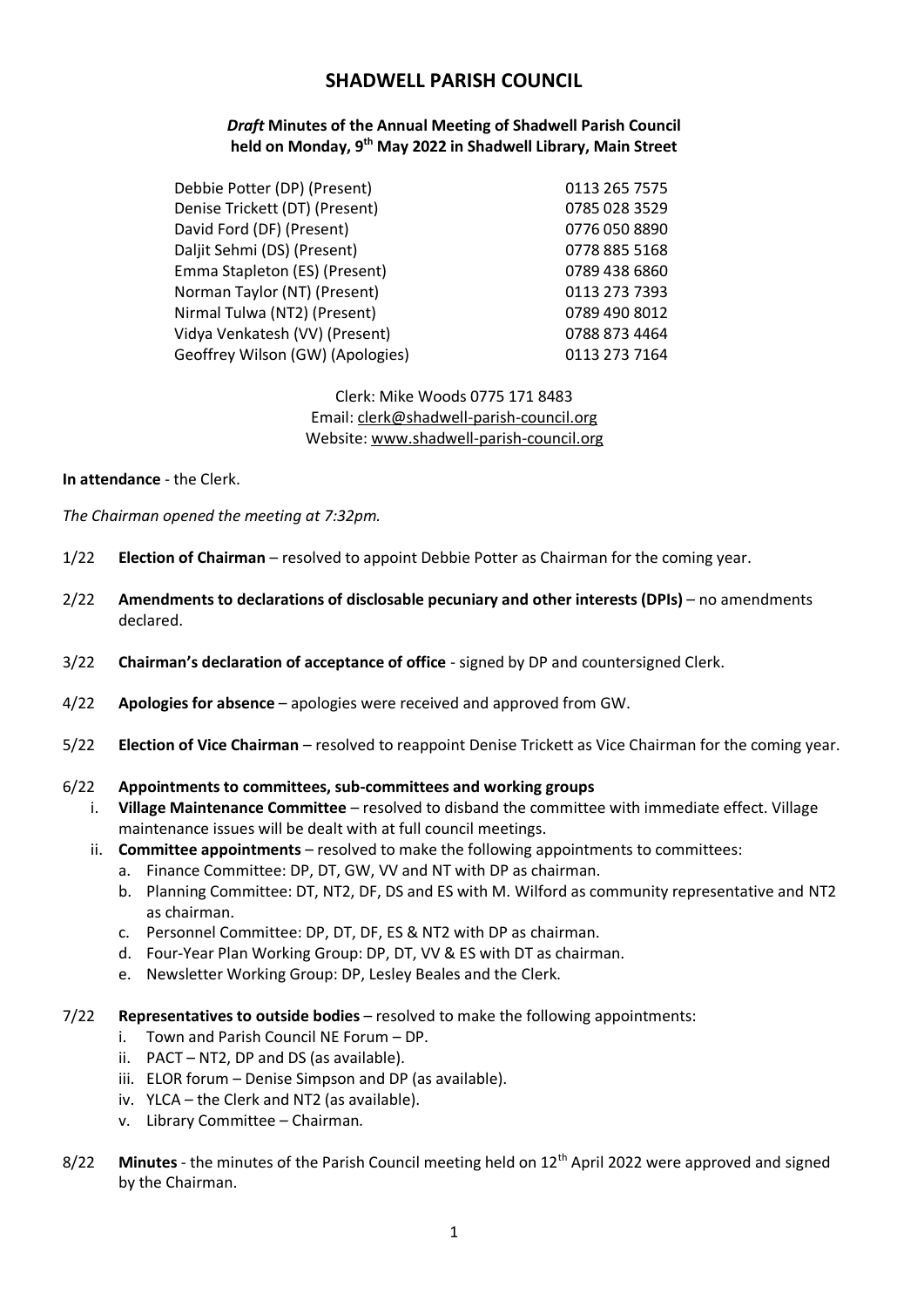### 9/22 **Declarations of interest in respect of this meeting** – none.

#### 10/22 **Public participation session** – no comments or questions.

#### 11/22 **Crime**

i. **Monthly report -** the report from PCSO Barratt was noted. Two crimes were reported in Shadwell during April: criminal damage to a vehicle in a driveway on Shadwell Park Close and the theft of a vehicle that was due to be scrapped from Main Street.

#### 12/22 **Current items outstanding including the Clerk's report**

- i. **Potholes, etc. –** poor road surface and potholes on Main Street reported.
- ii. **Insurance** settlement of claim still awaited; reminder sent to brokers. Insurance renewal now received – agreed to accept brokers' recommended quote, subject to Clerk checking terms and conditions. **Action:** Clerk.
- iii. **Holywell Lane Playground** DF reported that playground committee are using social media to remind users that dogs must be kept on leads. Residents still concerned about inconsiderate parking by park users. Clerk to review options. **Action:** Clerk.
- iv. **Grant for event gazebos** Clerk to approach ward councillors. **Action:** Clerk

#### 13/22 **Policies and procedures**

- i. **Standing Orders** DP and DT to meet shortly to review; to report back at next meeting. **Action:** DP & DT.
- 14/22 **Climate Change** no new issues.

#### 15/22 **Queen's Platinum Jubilee – 2 nd to 5th June 2022**

- i. **Working Party** DP and DF reported good progress with planning events and catering. Commemorative metal water bottles have been purchased and these are to be distributed to local schoolchildren with packets of seeds. An additional event: "A walk through time in Shadwell" has been arranged for 2<sup>nd</sup> June. DF is continuing to advertise events periodically through social media. Next working party meeting:  $11<sup>th</sup>$ May.
- 16/22 **Four-year strategy** working party to meet shortly to begin review. **Action:** DT, DP, VV & ES.
- 17/22 **Leeds Festival** action points from March working group meeting noted. DP reported on 4th May group meeting that was attended by Festival Republic. Impact of opening of ELOR not yet clear.

#### 18/22 **East Leeds Orbital Road**

- i. **Temporary road closures and traffic disruption** Clerk to circulate details of recently announced overnight closures on A58 and Ring Road. **Action**: Clerk.
- ii. **Traffic surveys** Still no response from Highways. Clerk to contact Chief Highways Officer again. **Action:** Clerk.

### 19/22 **External meetings**

- i. **Schedule of forthcoming meetings** no new meetings scheduled; Clerk to update and circulate periodically. **Action:** Clerk.
- ii. **Other meetings** DP gave feedback on a recent YLCA councillors' discussion forum.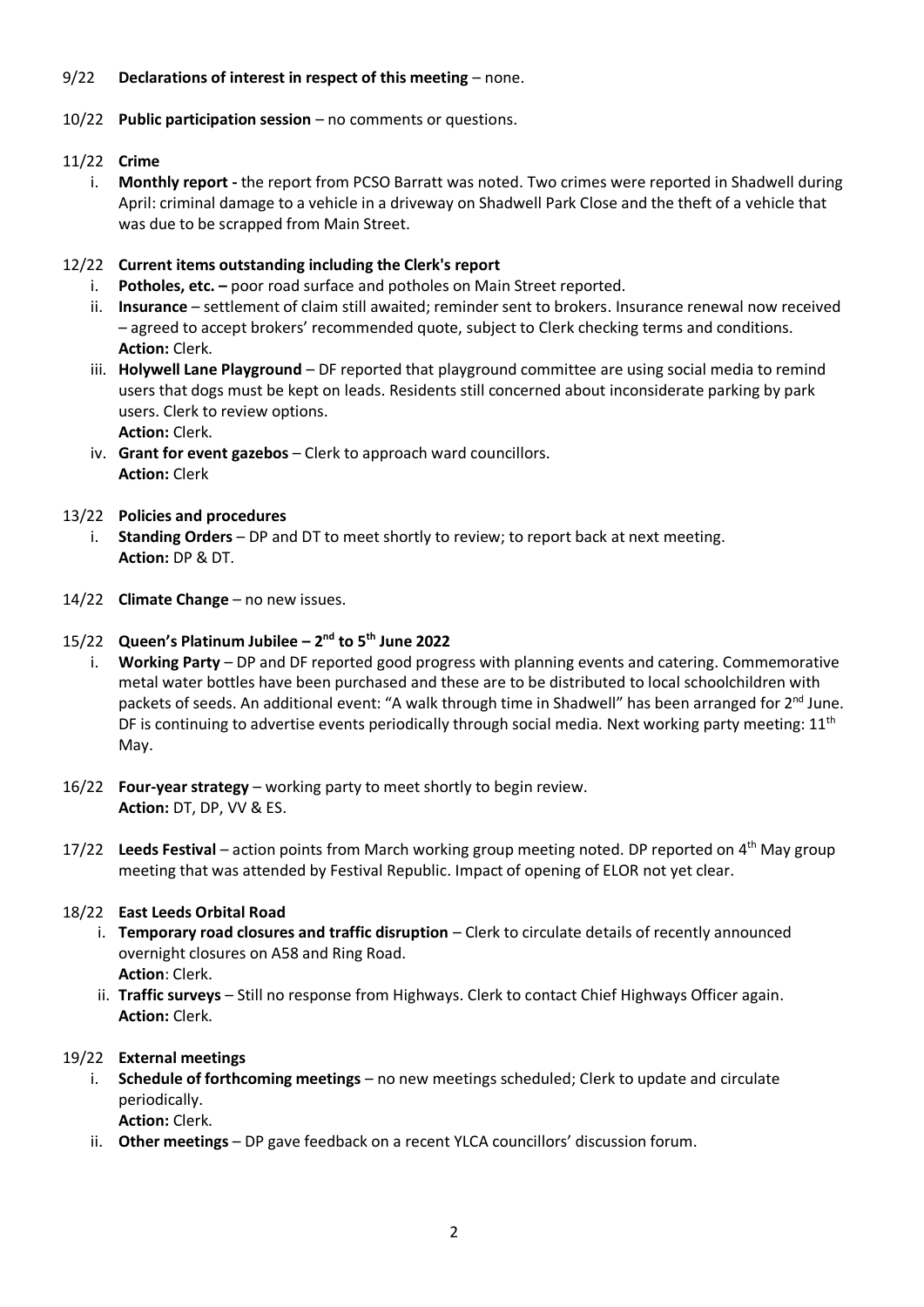## 20/22 **Highways**

- i. **Proposed 20mph limit** no apparent progress. Clerk to query with Highways. **Action**: Clerk.
- ii**. Safety issues on Ring Road** no progress, but traffic are being installed further east along the Ring Road near the roundabout. Clerk to query with Principal Engineer. **Action:** Clerk.

# 21/22 **Planning Committee**

DT reported on the meeting held earlier in the evening.

- i. **Public participation** a resident raised concerns about the accuracy of the minutes of a previous planning committee meeting and about an objection made by the Parish Council to a particular planning application. The resident was advised to put his concerns in writing.
- ii. **Planning applications** one application was considered: **22/02418/FU** – **62 Ash Hill Drive** – first floor side extension and replacing small ground floor window to rear with larger window. **No objection**. **Action:** Clerk to submit comment through LCC's Planning Portal.

### 22/22 **Finance**

- i. **Finance Committee meeting 24th April**  DP reported that the bank reconciliation for March 2022 and the financial statements for the period ending  $31<sup>st</sup>$  March 2022 were checked and agreed at the meeting with no issues.
- ii. **Internal audit and Annual Return 2021/22** the Clerk confirmed that the internal audit was underway, and that the Annual Return is scheduled to be presented for approval at the June Full Council meeting.

# 23/22 **Village Maintenance**

- i **Work completed** Clerk reported that the contractor completed 11¼ hours of work during April which included helping review the asset register, planning future work, cutting grass, edging beds, removing fallen branches and collection of plant waste and rubbish prior to transfer to waste disposal site.
- ii. **Bunting** NT confirmed that contractor should have availability to help put up bunting prior to Jubilee celebrations.

### 24/22 **Footpaths**

- i. **Signs for Path 102** to confirm that signs have been swapped around. **Action**: Clerk.
- 25/22 **May risk assessment**  DS reported that the "no cycling" sign on entrance gate to Path 102 has been vandalised. Various benches still need cleaning. NT confirmed that contractor is planning to clean and refurbish benches on a rolling programme over the summer months.
- 26/22 **Parish Council surgery 7 th May** conducted by GW; three attendees: all expressing concerns about a housing development in a neighbouring parish. Clerk to check details. **Action:** Clerk GW to conduct next surgery, 10:00am, Saturday, 4<sup>th</sup> June in Shadwell Library.
	-

# 27/22 **Reports from Council Representatives on Local Committees and Forums**

- i. **Shadwell Independent Library, Arts Centre and Café –** report by DT noted.
- ii. **Shadwell in Bloom** report by NT noted. See [https://tinyurl.com/46f92xr7.](https://tinyurl.com/46f92xr7)
- 28/22 **Training** the Clerk confirmed that training on the One Network and road closure database is still available from LCC. All councillors and Clerk encouraged to take part.

### 29/22 **Correspondence**

i. **Bus terminus** – email from resident seeking parking restrictions at bus terminus noted. Councillors expressed doubts as to whether restrictions were necessary or desirable. **Action**: Clerk to reply to resident.